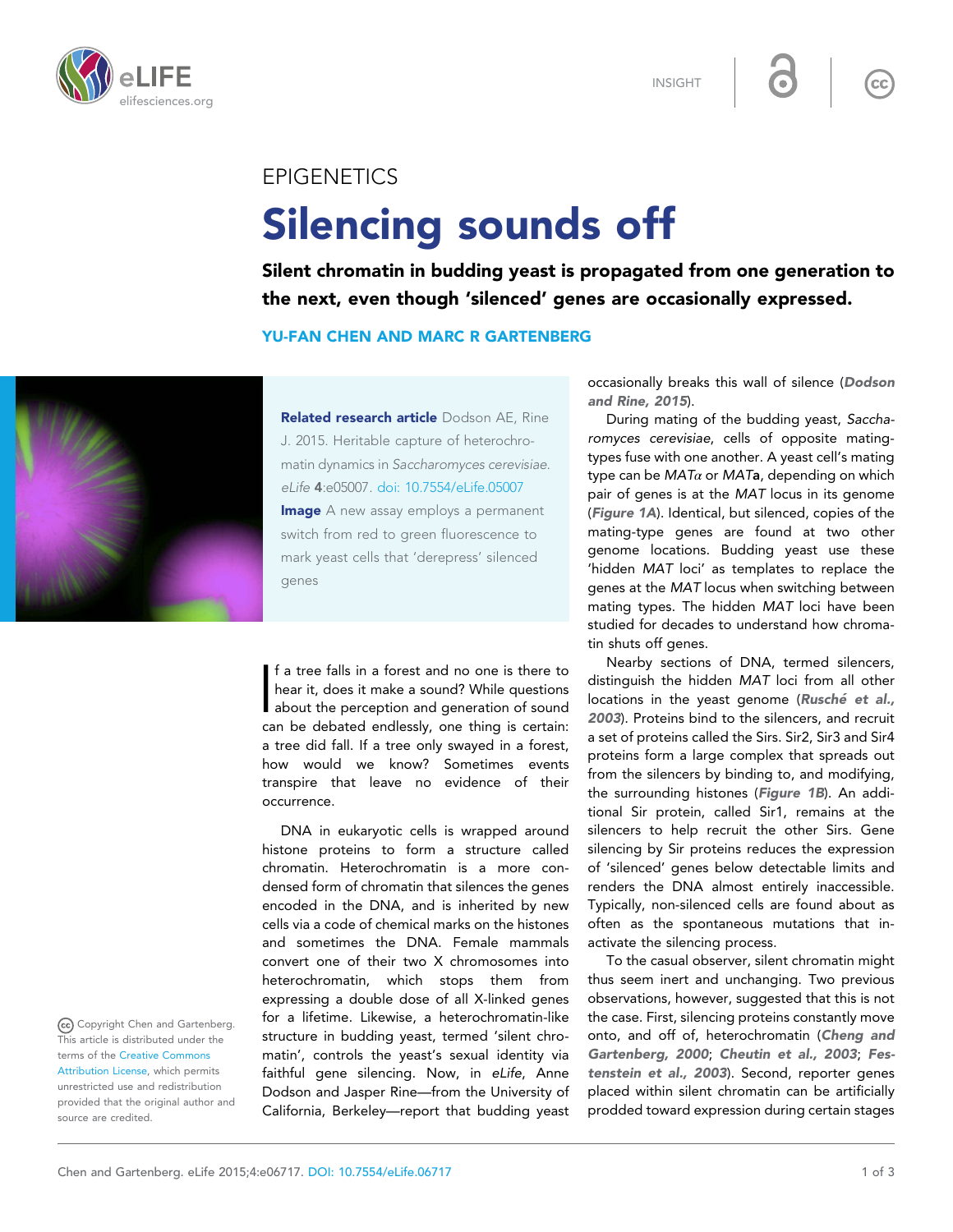<span id="page-1-0"></span>

Figure 1. Gene silencing in budding yeast, and the recombinase assay used to record transient derepression. (A) The mating-type loci of budding yeast. The two silenced hidden MAT loci, HML and HMR, are indicated by red slashes and contain the  $\alpha$  and **a** mating-type genes (purple arrows), respectively. The expressed MAT locus can contain either set of genes. Orange ovals depict sections of DNA called silencers. (B) The distribution of silencing proteins at one hidden MAT locus HMR. Silencer binding proteins (orange) together with Sir1 (light green) recruit the Sir complex, composed of Sir2, Sir3 and Sir4 (pink). The complex spreads out from silencers; binding to and deacetylating histone proteins (blue cylinders) in the chromatin, which results in gene silencing. (C) Dodson and Rine devised a new assay to measure transient derepression of a silenced locus. They replaced  $a2$  in HML with the coding sequence of an enzyme called Cre recombinase (yellow arrow). If HML derepresses, even briefly, the recombinase is expressed. The Cre enzyme recognizes two loxP sequences (arrowheads) in a reporter construct elsewhere in the genome, causing a rearrangement in the construct that removes RFP and activates GFP. This means that transient derepression events are recorded by a permanent switch from red to green fluorescence.

of the cell cycle ([Aparicio and Gottschling,](#page-2-0) [1994](#page-2-0))—suggesting that heterochromatin might occasionally break its silence.

Do the dynamic properties of silent chromatin ever permit silenced mating-type genes to be expressed? To address the question, Dodson and Rine developed an elegant assay that means even a rare event—a momentary loss of silencing in this case—is marked in a way that persists and is easily detectable. They introduced the coding sequence of an enzyme called Cre recombinase into the hidden MAT loci (Figure 1C). On a different chromosome, Dodson and Rine assembled a reporter construct from the genes for red and green fluorescent proteins (i.e. RFP and GFP) that works as follows: if silencing is lost in a cell, the recombinase removes the RFP gene and causes that cell, and all its descendants, to permanently

switch from red to green fluorescence. Recombinases have been used similarly in the past to detect gene expression in bacterial pathogens during infection ([Camilli et al., 1994](#page-2-0)).

This assay revealed that 'silenced' yeast genes are expressed, or 'derepressed', in wild-type cells, as Dodson and Rine observed green fluorescent sectors within otherwise red fluorescent yeast colonies. Each green sector marks when silencing was briefly lost, and looking at how often these sectors appeared suggests that such events are rare, occurring roughly once out of every 1000 cell divisions. The assay was used to reveal that Hst3, an enzyme closely related to Sir2 that also modifies histones, also contributes to silencing of the hidden MAT loci. Mutants without the gene for Hst3 develop seven times as many green sectors as wild-type yeast, but fail to register derepression in conventional assays